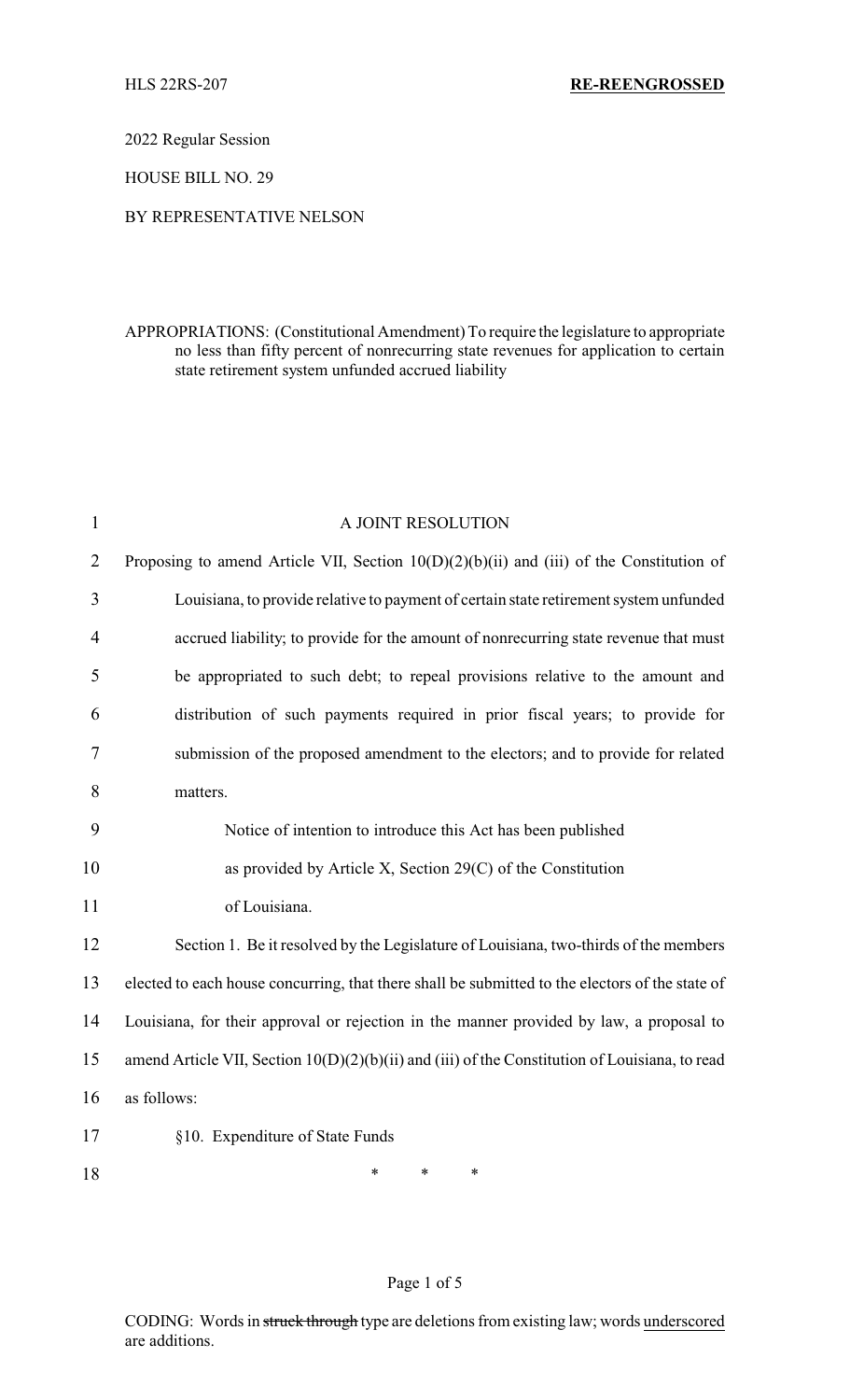| 1  | (D)                                                                                    |
|----|----------------------------------------------------------------------------------------|
| 2  | $\ast$<br>∗<br>∗                                                                       |
| 3  | (2) Except as otherwise provided in this constitution, the appropriation or            |
| 4  | allocation of any money designated in the official forecast as nonrecurring shall be   |
| 5  | made only for the following purposes:                                                  |
| 6  | $\ast$<br>*<br>$\ast$                                                                  |
| 7  | (b)(i)                                                                                 |
| 8  | $\ast$<br>$\ast$<br>∗                                                                  |
| 9  | For Fiscal Years 2013-2014 and 2014-2015 the legislature shall<br>(ii)                 |
| 10 | appropriate no less than five percent of any money designated in the official forecast |
| 11 | as nonrecurring to the Louisiana State Employees' Retirement System and the            |
| 12 | Teachers' Retirement System of Louisiana for application to the balance of the         |
| 13 | unfunded accrued liability of such systems existing as of June 30, 1988, in            |
| 14 | proportion to the balance of such unfunded accrued liability of each such system.      |
| 15 | Any such payments to the public retirement systems shall not be used, directly or      |
| 16 | indirectly, to fund cost-of-living increases for such systems.                         |
| 17 | (iii) For Fiscal Year 2015-2016 and every fiscal year thereafter through               |
| 18 | Fiscal Year 2022-2023, the legislature shall appropriate no less than ten percent of   |
| 19 | any money designated in the official forecast as nonrecurring to the Louisiana State   |
| 20 | Employees' Retirement System and the Teachers' Retirement System of Louisiana          |
| 21 | for application to the balance of the unfunded accrued liability of such systems       |
| 22 | existing as of June 30, 1988, in proportion to the balance of such unfunded accrued    |
| 23 | liability of each such system. Any such payments to the public retirement systems      |
| 24 | shall not be used, directly or indirectly, to fund cost-of-living increases for such   |
| 25 | systems.                                                                               |
| 26 | (iii) For Fiscal Year 2023-2024 and each fiscal year thereafter, the legislature       |
| 27 | shall appropriate no less than twenty-five percent of any money designated in the      |
| 28 | official forecast as nonrecurring to the state retirement systems for application to   |
| 29 | their unfunded accrued liability. Money appropriated pursuant to this Item shall be    |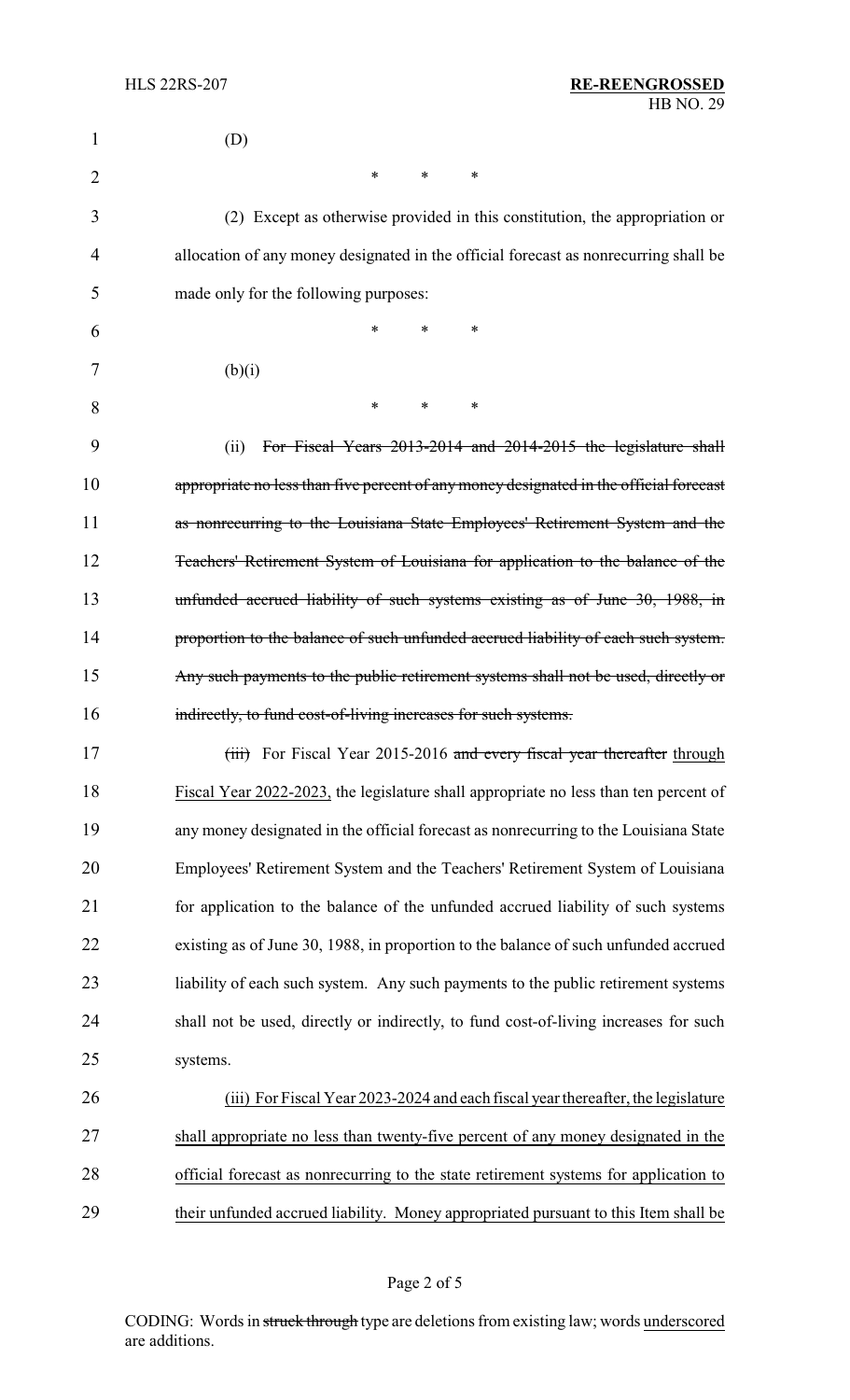| $\mathbf{1}$   | applied by the receiving system to its outstanding positive amortization bases in the         |
|----------------|-----------------------------------------------------------------------------------------------|
| $\overline{2}$ | order in which they were created, from oldest to newest. The legislature may                  |
| 3              | provide by law for a formula to distribute the nonrecurring money between those               |
| 4              | state retirement systems that have unfunded accrued liability. If the legislature has         |
| 5              | not provided by law for a distribution formula, nonrecurring money shall be                   |
| 6              | appropriated pursuant to this Item to each system in the proportion that the system's         |
| 7              | total unfunded accrued liability bears to the total of all state system unfunded              |
| 8              | accrued liability, using the most recent system valuations adopted by the Public              |
| 9              | Retirement Systems' Actuarial Committee or its successor. Any payment to a state              |
| 10             | retirement system made pursuant to the provisions of this Item shall not be used,             |
| 11             | directly or indirectly, to fund cost-of-living increases for such system.                     |
| 12             | ∗<br>*<br>∗                                                                                   |
| 13             | Section 2. Be it further resolved that this proposed amendment shall be submitted             |
| 14             | to the electors of the state of Louisiana at the statewide election to be held on November 8, |
| 15             | 2022.                                                                                         |
| 16             | Section 3. Be it further resolved that on the official ballot to be used at the election,     |
| 17             | there shall be printed a proposition, upon which the electors of the state shall be permitted |
| 18             | to vote YES or NO, to amend the Constitution of Louisiana, which proposition shall read as    |
| 19             | follows:                                                                                      |
| 20             | Do you support an amendment to require that a minimum of twenty-five                          |
| 21             | percent of any money designated as nonrecurring state revenue be applied                      |
| 22             | toward the balance of the unfunded accrued liability of the state retirement                  |
| 23             | systems? (Amends Article VII, Section 10(D)(2)(b)(ii) and (iii))                              |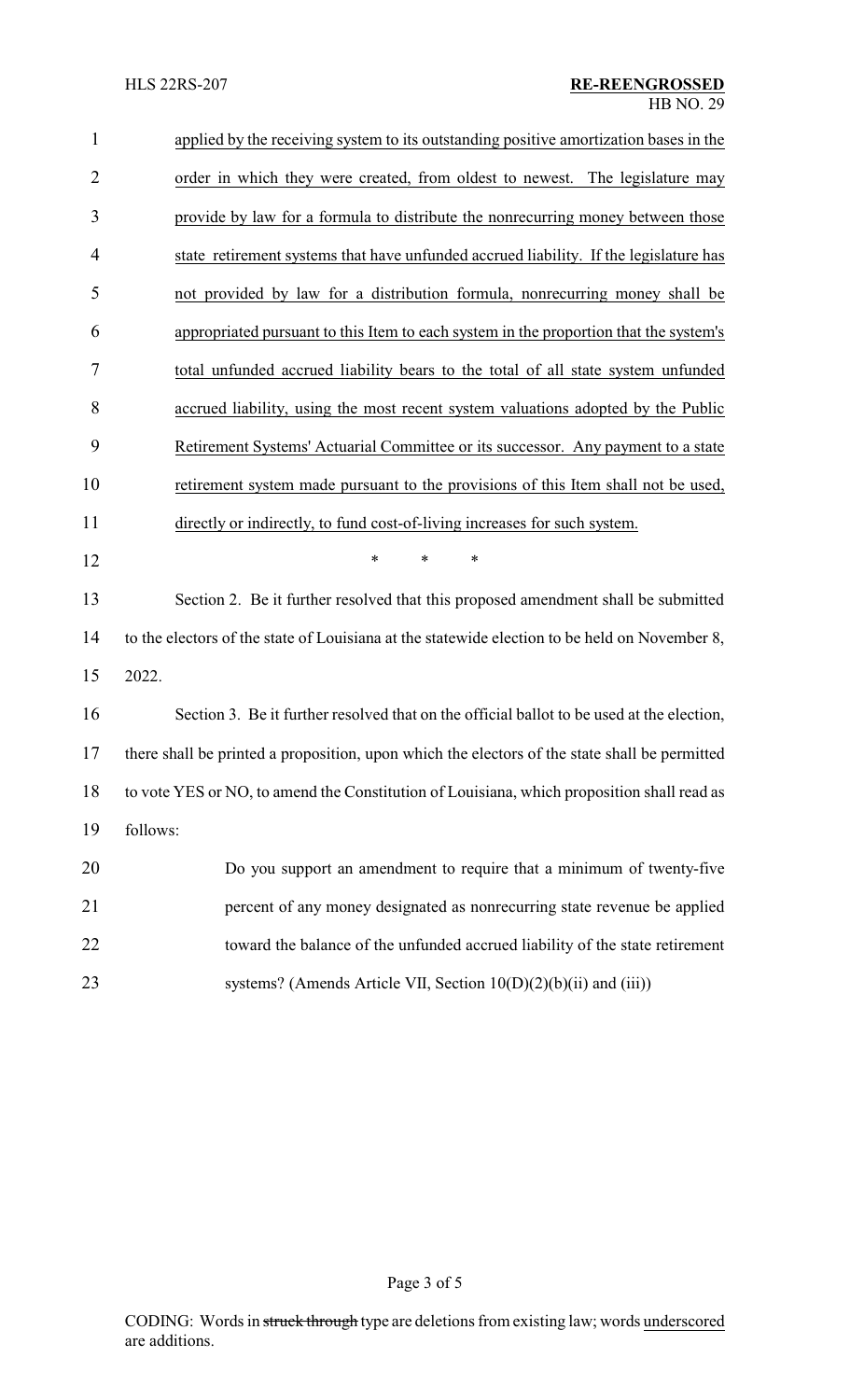### DIGEST

The digest printed below was prepared by House Legislative Services. It constitutes no part of the legislative instrument. The keyword, one-liner, abstract, and digest do not constitute part of the law or proof or indicia of legislative intent. [R.S. 1:13(B) and 24:177(E)]

| HB 29 Re-Reengrossed | 2022 Regular Session | Nelson |
|----------------------|----------------------|--------|
|----------------------|----------------------|--------|

**Abstract:** Requires a minimum of 25% of all nonrecurring state revenues be applied to the Unfunded Accrued Liability (UAL) of certain state retirement systems.

Present constitution limits the ability of the legislature to spend state nonrecurring revenue to six particular items. Proposed constitution retains present constitution.

Present constitution provides that one allowable use of nonrecurring revenue is extra payments toward the UAL of public retirement systems, above payments otherwise required by present constitution. Prohibits use of such funds to directly or indirectly finance cost-ofliving adjustments. Proposed constitutional amendment retains present constitution.

Present constitution further requires that for FY 13-14 and 14-15 the legislature appropriate no less than 5% of nonrecurring state revenues to the UAL of the La. State Employees' Retirement System (LASERS) and the Teachers' Retirement System of La. (TRSL) that existed on June 30, 1988 (IUAL). Proposed constitutional amendment repeals present constitution.

Present constitution further requires that for FY 2015-2016 and beyond, the legislature appropriate a minimum of 10% of nonrecurring state revenue to the IUAL of LASERS and TRSL. Proposed constitutional amendment terminates the required 10% minimum appropriation after FY 2022-23.

Proposed constitutional amendment requires the legislature beginning FY 2023-2024 and continuing each fiscal year thereafter, to appropriate a minimum of 25% of nonrecurring revenue to the UAL of the four state retirement systems: LASERS, TRSL, the La. School Employees' Retirement System and the La. State Police Retirement System. Authorizes the legislature to provide by law for distribution of nonrecurring monies appropriated pursuant to the provisions of proposed constitutional amendment. Further provides that if the legislature has not provided for an alternative distribution formula, nonrecurring money shall be appropriated to each system in the proportion that the system's total unfunded accrued liability bears to the total of all state system unfunded accrued liability, using the most recent system valuations adopted by the Public Retirement Systems' Actuarial Committee or its successor. Further prohibits these extra debt payments from being used directly or indirectly to fund cost-of-living increases for such systems.

Provides for submission of the proposed amendment to the voters at the statewide election to be held Nov. 8, 2022.

(Amends Const. Art. VII,  $\S10(D)(2)(b)(ii)$  and  $(iii)$ )

Summary of Amendments Adopted by House

- The Committee Amendments Proposed by House Committee on Civil Law and Procedure to the engrossed bill:
- 1. Change the ballot language.